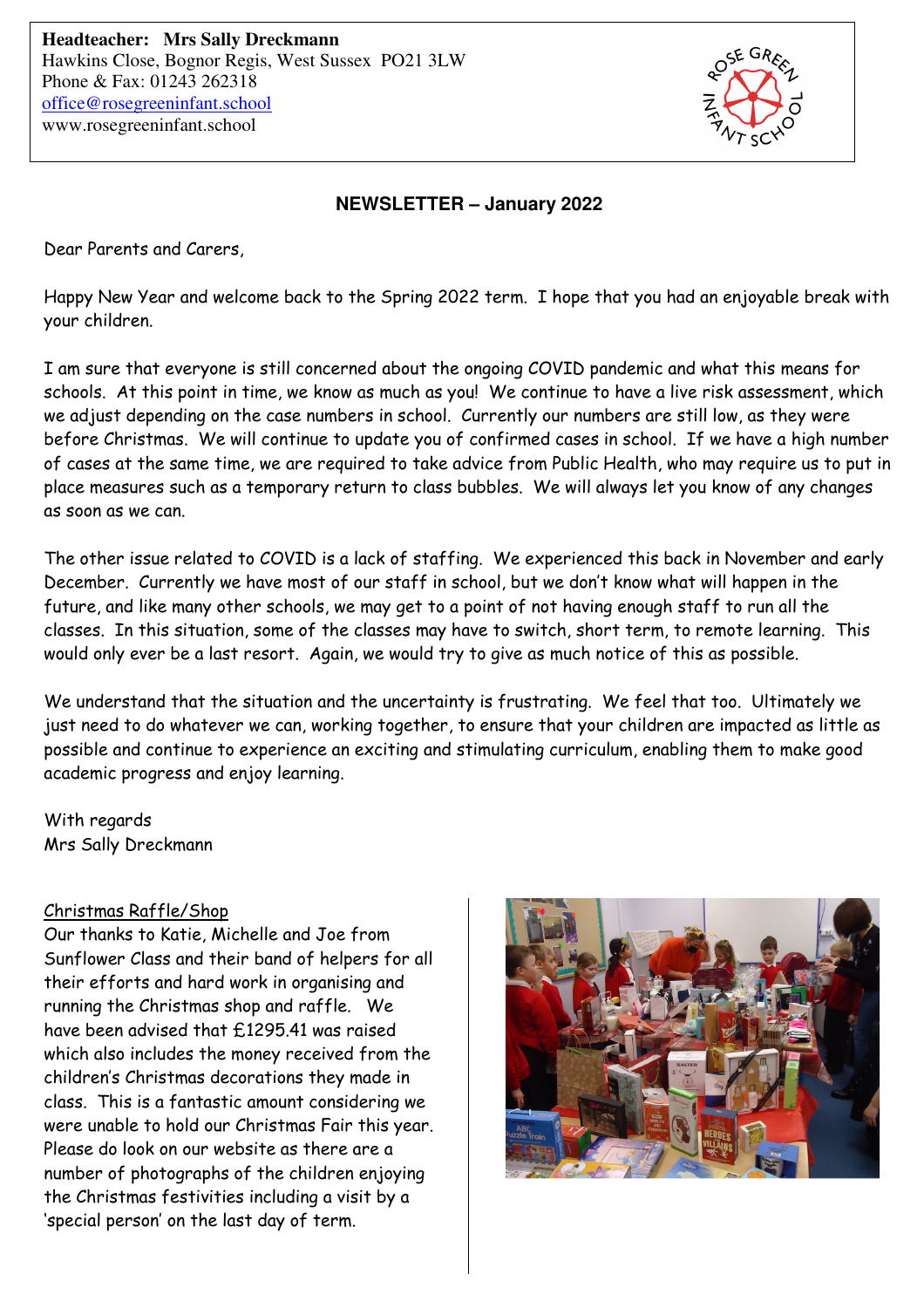## Christmas Concert Collections

A big thank you to everyone who gave so generously to our Christmas concert collections. We raised £211.98 which will go to Little Bundles Baby Bank, a local charity who provide clothes, toiletries, prams and other goods to those families most in need.

# Christmas Jumper Day

We had a lovely day on Friday 10<sup>th</sup> December wearing our Christmas jumpers. We raised £218.35 which we have sent to the "Save the Children Fund" appeal.



# Before/After School Clubs

Just a reminder that all clubs will be starting back during the week commencing 10<sup>th</sup> January. A list of all the clubs which will be running is attached together with details on how to enrol.

# Royal British Legion Poppy Appeal

We have just been notified that we collected £216.43 for the British Legion back in November. Thank you for your support.



Transfer to Juniors and Starting School Forms Saturday 15<sup>th</sup> January is the deadline for applications for Transfer to Junior School and also Starting School Admissions for the September 2022 intake. Please ensure you have completed this on-line application if relevant to you.

# Flu Vaccinations

We have been advised that you still have until February to attend a catch up clinic if your child missed their flu vaccination in school. Please apply online by visiting

#### www.susseximmunisations.co.uk/Forms/Flu You will need to enter the school code which is SX125928. Please speak to Mrs Porter in the office if you are having any difficulties.

# Parent Consultations

We are planning to hold parent consultation appointments during the weeks commencing 7<sup>th</sup> and 14<sup>th</sup> February. A letter giving the date and time of your appointment to meet your child's class teacher will be sent out towards the end of January.

#### Pagham Parish Council

We would like to thank Pagham Parish Council who awarded the PTA with a discretionary grant of £200. This will be used towards the redevelopment of our school library.

# Price Increases

We have been notified that Cool Milk will be increasing the price of children's milk from 23p to 24p per day from January. Children under the age of 5 will still continue to receive milk free-ofcharge.

Our uniform supplier, School Trends, has also increased their prices which will take effect from the beginning of January.

# Online Viewing

A number of children have come back to school and told us about things that they have been watching online over the Christmas break which are clearly not age appropriate, including the dreaded Squid Games. While we cannot tell you what to let your children watch, please consider the potential impact of letting them watch programmes intended for older audiences. A couple of the children told adults that they were scared by what they had seen. It may be that you haven't realised what they are watching. There are ways to limit what can be seen on different streaming services. Netflix information can be found at https://www.childnet.com/blog/new-parentalcontrols-launched-on-netflix/ and for YouTube

https://www.youtube.com/intl/ALL\_uk/kids/p arent-resources/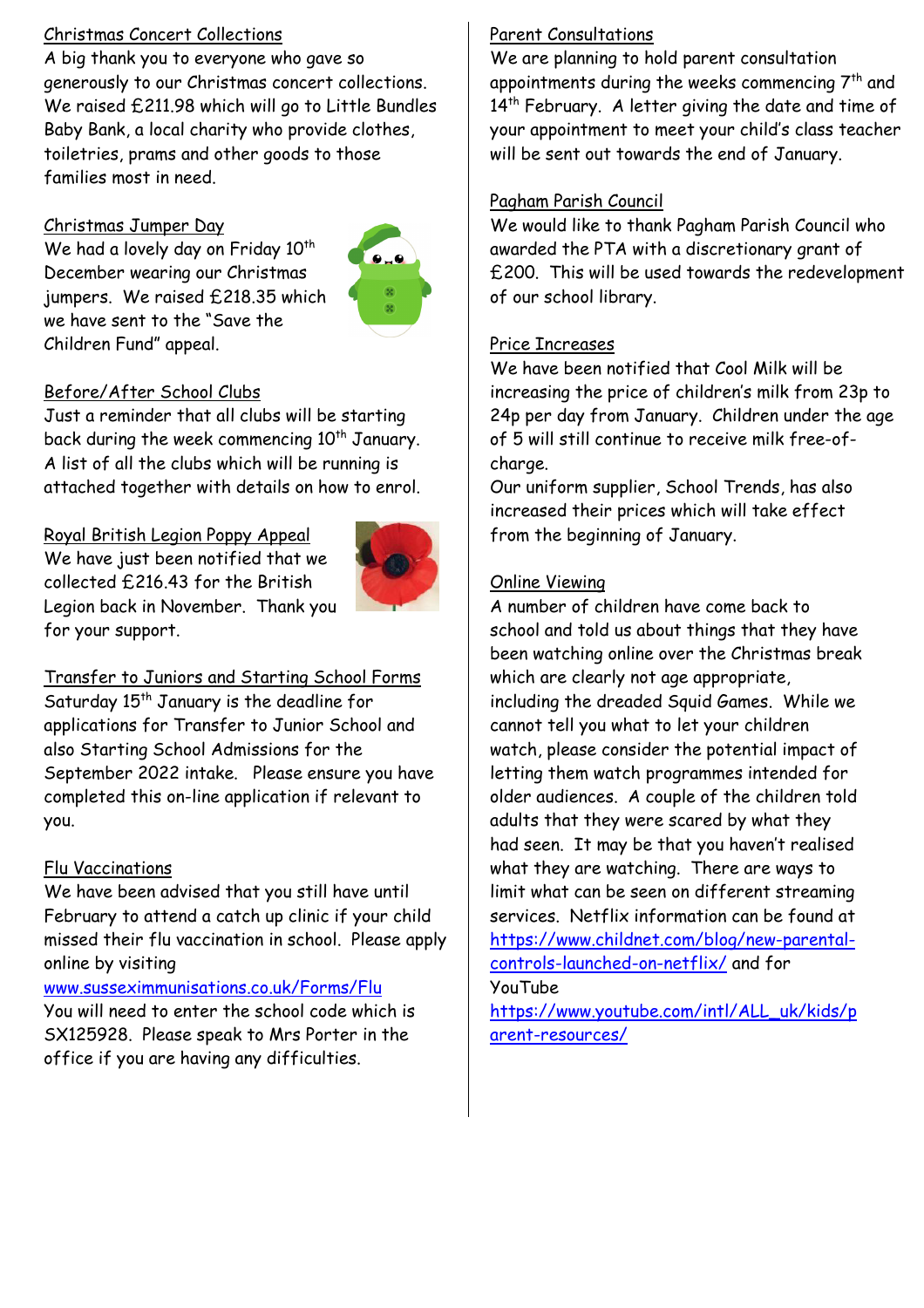# Dates for your Diary – more details to follow (New dates in *Red)*

| Event                                    | Date                                                            | Time      |
|------------------------------------------|-----------------------------------------------------------------|-----------|
| <b>Inset Day</b>                         | Tuesday 4 <sup>th</sup> January                                 |           |
| Start of Spring Term                     | Wednesday 5 <sup>th</sup> January                               |           |
| Butterfly & Hedgehog Classes to walk     | Tuesday 11 <sup>th</sup> January                                | pm        |
| around local area looking at different   |                                                                 |           |
| types of houses                          |                                                                 |           |
| Ladybird Class to walk around local area | Wednesday 12 <sup>th</sup> January                              | pm        |
| Year 1 Infant Agility at The Arena       | Tuesday 25 <sup>th</sup> January                                | $9.15$ am |
| Parent consultations                     | Week commencing 7 <sup>th</sup> & 14 <sup>th</sup> February     |           |
| PTA Disco                                | Friday 11 <sup>th</sup> February                                |           |
|                                          | Reception Classes: 3.00 - 4.00 pm                               |           |
|                                          | Years 1 & 2: 4.15 - 5.30 pm                                     |           |
| Non uniform day (to raise funds for      | Wednesday 16 <sup>th</sup> February                             |           |
| planting in sensory garden)              |                                                                 |           |
| <b>Half Term</b>                         | Monday 21st - Friday 25th February                              |           |
| <b>Creative Week</b>                     | Monday 28 <sup>th</sup> February - Friday 4 <sup>th</sup> March |           |
| World Book Day                           | Thursday 3rd March                                              |           |
| Red Nose Day (non-uniform)               | Friday 18 <sup>th</sup> March                                   |           |
| PTA Quiz Night                           | Friday 25 <sup>th</sup> March                                   |           |
| Easter Holidays                          | Monday 11 <sup>th</sup> - Friday 22 <sup>nd</sup> April         |           |
| Start of the Summer Term                 | Monday 25 <sup>th</sup> April                                   |           |